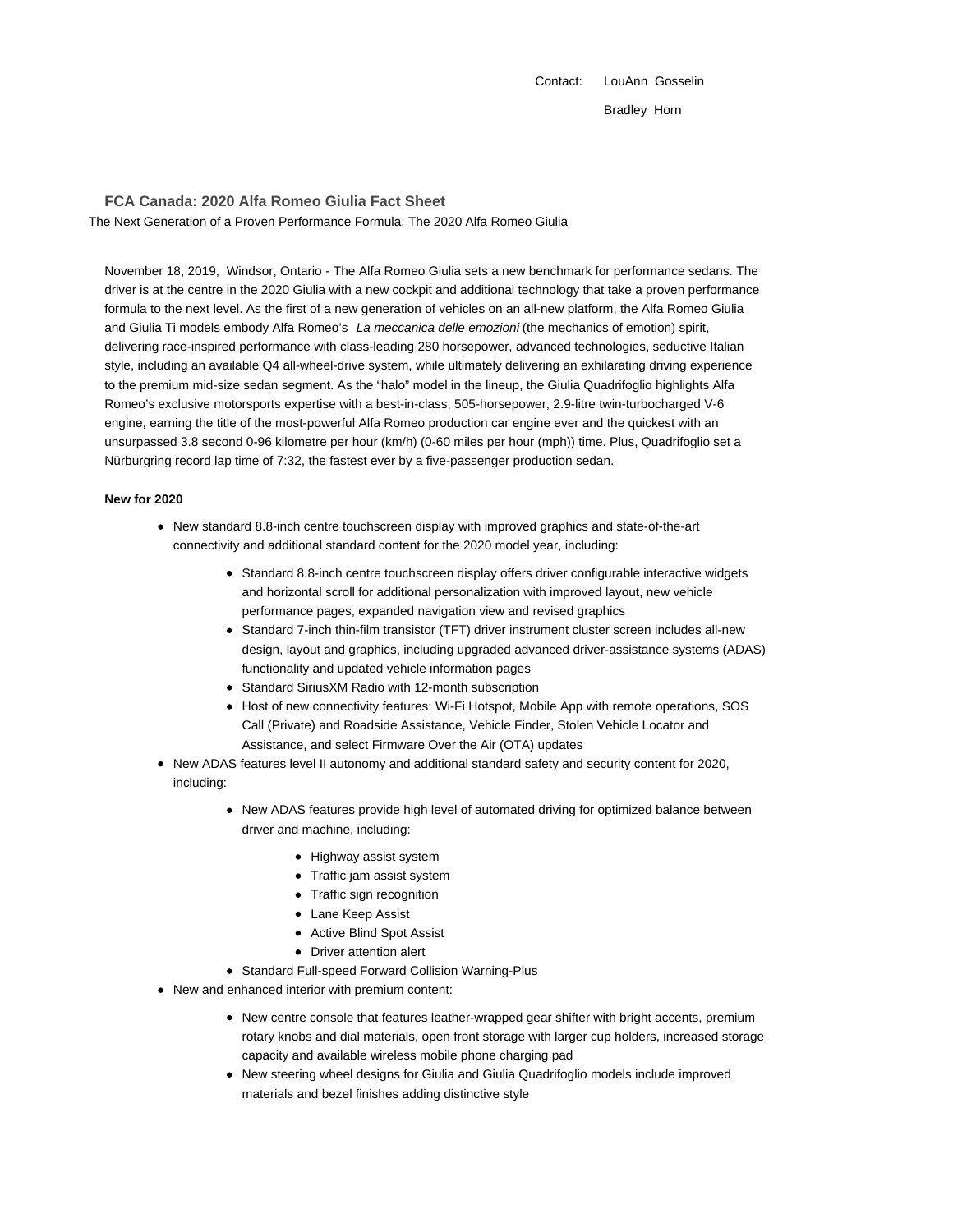Exterior enhancements, including three new metallic exterior colours: Anodized Blue, Lunare White Metallic and Verde Visconti Metallic

# **Highlights**

- All Giulia sedans are well equipped with standard leather seating, Apple CarPlay, Android Auto, SiriusXM Radio with 12-month subscription, keyless passive entry, heated front seats, heated steering wheel, remote start, bi-xenon headlamps with LED daytime running lights (DRL) and LED taillights, Alfa DNA Drive Mode selector, backup camera with rear park sensors, and Full-speed Forward Collision Warning-Plus
- The sports car of its segment, all Giulia models feature near perfect 50/50 weight distribution and classleading power and performance with key race-inspired features, including a class-exclusive carbon fibre driveshaft, flat-bottom Formula One-inspired steering wheel, Alfa DNA Drive Mode selector, and an eightspeed automatic transmission with available steering
- column-mounted aluminum paddle shifters with gear shifts in less than 100 milliseconds
- Giulia and Giulia Ti feature an all-aluminum, 2.0-litre, direct-injection turbocharged engine delivering a class-leading, standard 280 horsepower and 306 lb.-ft. of torque, allowing it to launch from 0 to 96 km/h (0 to 60 mph) in 5.1 seconds and achieve a top speed of 240 km/h (149 mph)
- All Giulia sedans feature an eight-speed automatic transmission with available column-mounted aluminum paddle shifters, designed for enthusiasts and shifts in less than 100 milliseconds
- The Ferrari-derived, 505-horsepower V-6 twin-turbocharged engine in the Giulia Quadrifoglio achieves 0- 96 km/h (0-60 mph) in 3.8 seconds and a top speed of 307 km/h (191 mph)
- Giulia Quadrifoglio features a best-in-class power-to-weight ratio of approximately
- three kilograms (seven pounds) per horsepower, and the most-direct steering available, thanks to a rearwheel-drive-based Giorgio architecture with extensive use of lightweight materials
- Giulia Quadrifoglio features distinct styling and the most-powerful production Alfa Romeo engine ever developed with a 505 horsepower, 2.9-litre twin-turbocharged and intercooled V-6 engine, carbon fibre hood, roof and rear spoiler, adaptive performance suspension, Alfa DNA Pro with Race Mode, torque vectoring rear differential, carbon fibre active aero front splitter, Harman Kardon premium audio system, carbon fibre interior trim and 3-D Navigation
- The performance-inspired Giulia Quadrifoglio also benefits from unique design features, including standard anodized brake calipers with red Alfa Romeo script and signature 19-inch bright five-hole forged aluminum wheels

### **Model Lineup**

For 2020, the Alfa Romeo Giulia lineup consists of seven models:

- Giulia
- Giulia Sport
- Giulia Ti
- Giulia Ti Sport
- Giulia Ti Sport Carbon
- Giulia Ti Lusso
- Giulia Quadrifoglio

The Alfa Romeo Giulia lineup consists of two appearance packages:

- Nero Edizione (Giulia, Giulia Sport, Giulia Ti Giulia Ti Sport, Giulia Quadrifoglio)
- Exterior Carbon Fibre Package (Giulia Quadrifoglio)

# **Available Exterior Colours:**

- Alfa Black
- Alfa White
- Alfa Rosso
- Silverstone Grey Metallic
- Stromboli Grey Metallic